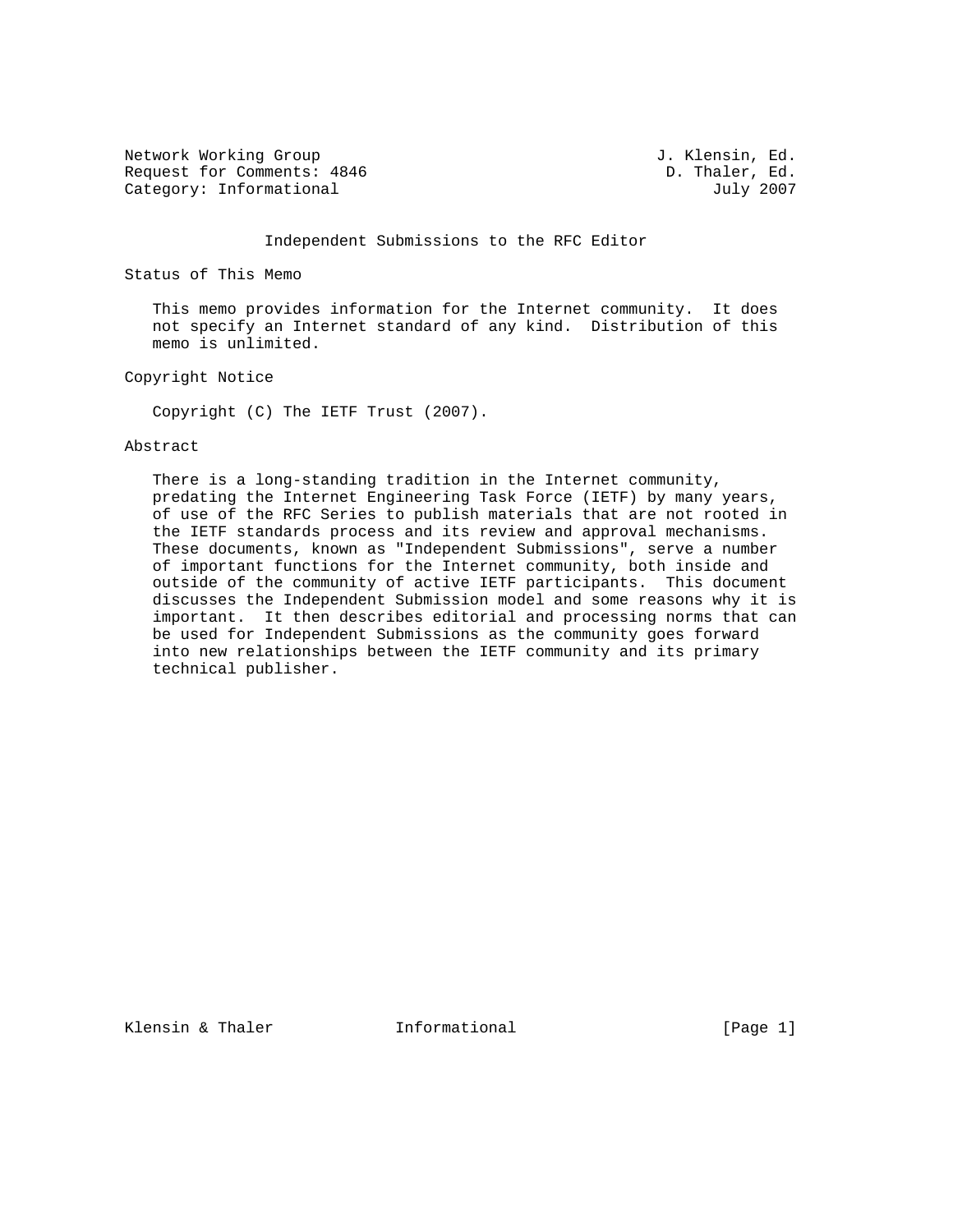| Table of Contents |  |
|-------------------|--|
|-------------------|--|

| $\mathbf{1}$   |                                                    |  |  |  |  |  | 3   |
|----------------|----------------------------------------------------|--|--|--|--|--|-----|
| 1.1.           |                                                    |  |  |  |  |  | 3   |
| 1.2.           | Context and Philosophical Assumptions              |  |  |  |  |  | 4   |
| 2.1            |                                                    |  |  |  |  |  | 4   |
| $\mathcal{E}$  |                                                    |  |  |  |  |  | 5   |
| $\overline{4}$ |                                                    |  |  |  |  |  | 6   |
| 4.1.           |                                                    |  |  |  |  |  | 6   |
| 4.2.           | Request for Publication                            |  |  |  |  |  | 6   |
| 4.3.           | Initial RFC Editor Review                          |  |  |  |  |  | 6   |
| 4.4.           | Review and Evaluation                              |  |  |  |  |  | 7   |
| 4.5.           |                                                    |  |  |  |  |  | 7   |
|                |                                                    |  |  |  |  |  | 7   |
| 4.7.           | Final Decision and Notification                    |  |  |  |  |  | 8   |
| 4.8.           | Final Editing and Publication                      |  |  |  |  |  | 8   |
|                |                                                    |  |  |  |  |  | 8   |
| б.             |                                                    |  |  |  |  |  | - 9 |
| 7 <sup>1</sup> | Status and Availability of Reviews                 |  |  |  |  |  | 1 O |
|                |                                                    |  |  |  |  |  |     |
|                |                                                    |  |  |  |  |  |     |
|                | 7.3. Documents Approved for Publication 11         |  |  |  |  |  |     |
| 8.             | Intellectual Property Rights 11                    |  |  |  |  |  |     |
| 9.             | Security Considerations 13                         |  |  |  |  |  |     |
|                |                                                    |  |  |  |  |  | 13  |
|                |                                                    |  |  |  |  |  |     |
|                |                                                    |  |  |  |  |  | 13  |
|                | 11.2. Informative References 14                    |  |  |  |  |  |     |
|                | Appendix A. IAB Members at the Time of Approval 15 |  |  |  |  |  |     |
|                |                                                    |  |  |  |  |  |     |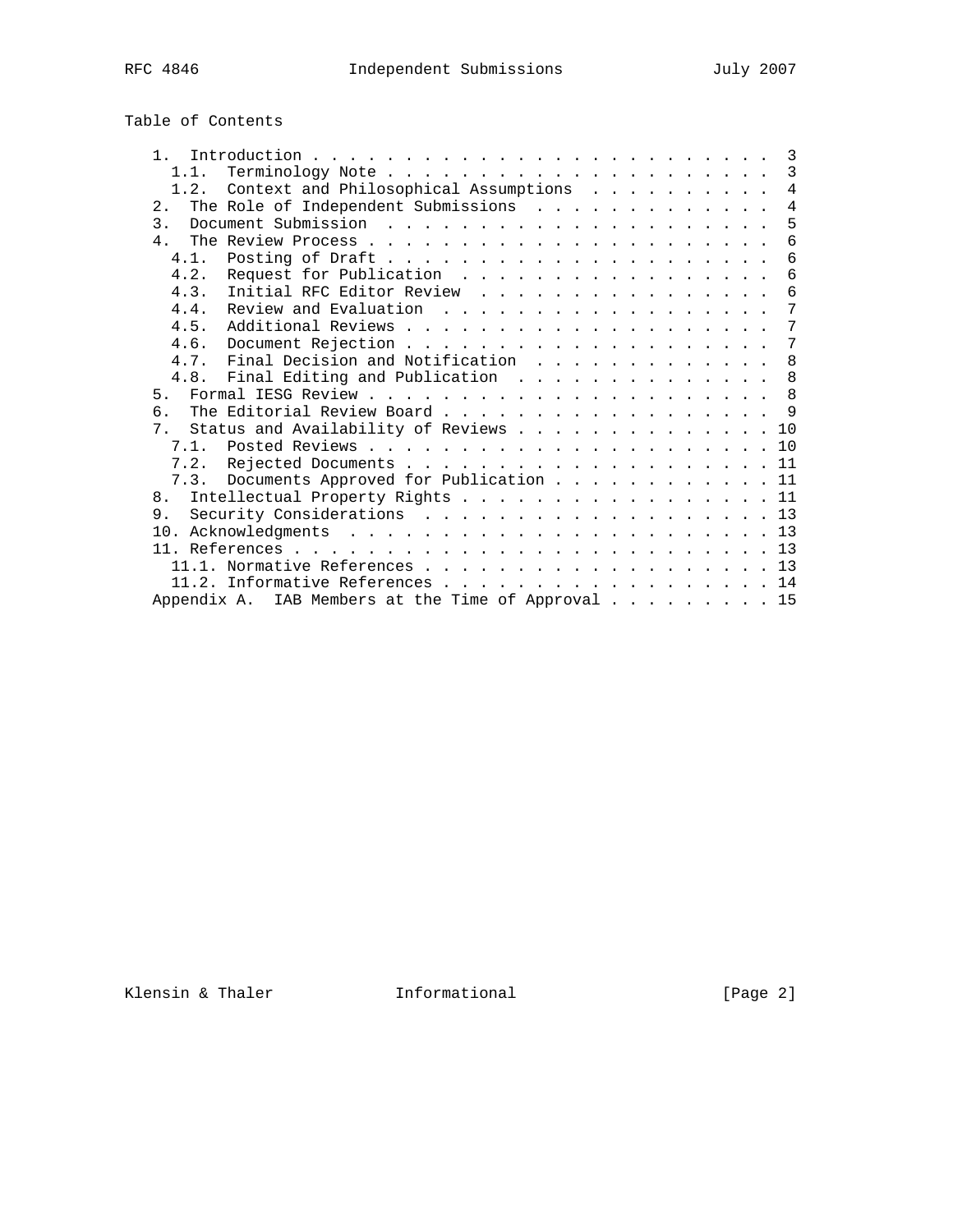## 1. Introduction

 There is a long-standing tradition in the Internet community, predating the IETF by many years, of use of the RFC Series to publish materials that are not rooted in the IETF standards process and its review and approval mechanisms. These documents, known as "Independent Submissions", serve a number of important functions for the Internet community, both inside and outside of the community of active IETF participants. This document discusses the Independent Submission model and some reasons why it is important. It then describes editorial and processing norms that can be used for Independent Submissions as the community goes forward into new relationships between the IETF community and its primary technical publisher.

 To understand the perspective of this document, it is important to remember that the RFC Editor function predates the creation of the IETF. As of the time of this writing, the RFC Series goes back 38 years [RFC2555], while the IETF is celebrating its 21st anniversary. All of the documents that were published before the IETF was created, and for some years thereafter, would be considered Independent Submissions today. As the IETF evolved, the Internet Architecture Board (IAB) and then the IETF itself chose to publish IETF documents as RFCs while fully understanding that the RFC Editor function was an independent publication mechanism. Other decisions were possible: e.g., the IETF could have decided to create its own publication series. It was felt that there was considerable value in continuing to publish the IETF work in the same series as the one used to publish the basic protocols for the Internet.

## 1.1. Terminology Note

 This document describes what have historically been referred to as "Independent Submissions". That term is distinguished from those IETF and IAB community documents that originate from formal groups - the IAB, IRTF, and IETF Working Groups -- and from submissions submitted to the Internet Engineering Steering Group (IESG) for Standards-Track, Informational, or Experimental processing. Documents produced by individuals, rather than IETF WGs or others IETF-affiliated groups, but submitted for publication via the IESG under Area Director sponsorship, are known as "individual submissions".

 For convenience and obvious historical reasons, the editor and publisher of documents that are not processed through the IETF is known below as the "RFC Editor". The RFC Editor will typically be an organization of one or more senior people and associated editorial staff, and the term is used collectively below. That term is not

Klensin & Thaler **Informational** [Page 3]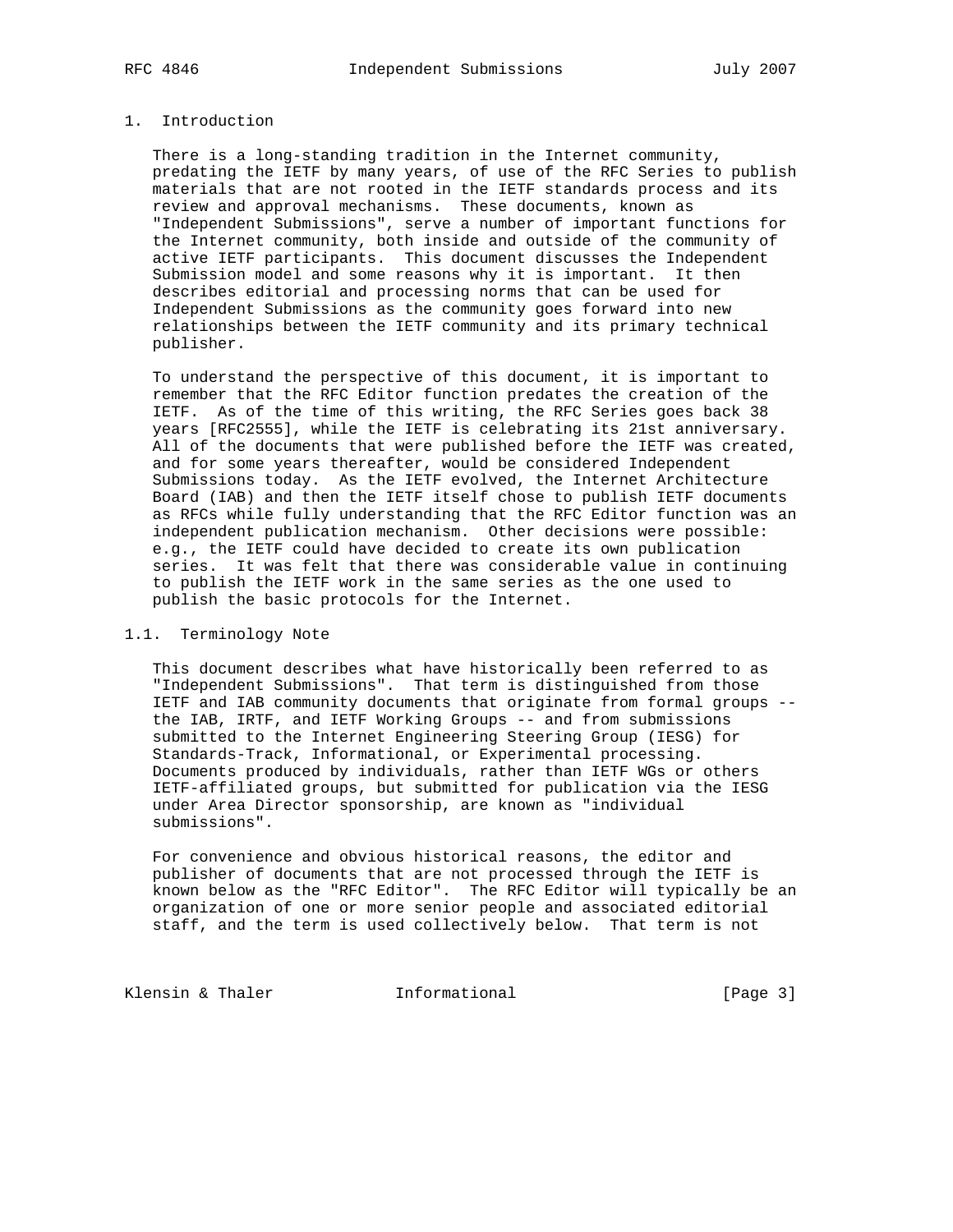intended to predict the future, either in terms of who does the job or what they, or the document series, are called.

1.2. Context and Philosophical Assumptions

 This document complements the discussion and guidelines in [RFC4714], which focuses on Standards-Track documents. It takes a somewhat stronger view than the discussions that led to that document, starting from the belief that Independent Submissions are most valuable if they are, in fact, independent of the IETF process. From the perspective of the IETF, Independent Submissions are especially important as checks on the IETF processes even though such checks are not the only, or even a common, reason for them. That role is compromised if IETF-related entities are able to block or deprecate such documents to a degree beyond that needed to avoid difficulties with the standards process.

2. The Role of Independent Submissions

 When the RFC Series was fairly new, RFCs were used to publish general papers on networking as well as the types of documents we would describe as standards today. Those roles also developed as part of the early design and development of the ARPANET, long before anyone dreamt of the IETF and when the distinction between, e.g., Standards and Informational documents was less precisely drawn. In more recent years, Independent Submissions have become important for multiple reasons, some of them relatively new. They include:

- o Discussion of Internet-related technologies that are not part of the IETF agenda.
- o Introduction of important new ideas as a bridge publication venue between academia and IETF engineering.
- o Informational discussions of technologies, options, or experience with protocols.
- o Informational publication of vendor-specific protocols.
- o Critiques and discussions of alternatives to IETF Standards-Track protocols. The potential for such critiques provides an important check on the IETF's standards processes and should be seen in that light.
- o Documents considered by IETF Working Groups but not standardized. While many documents of this type are still published in the IETF document stream (see [RFC4844], Section 5.1.1) as Informational or

Klensin & Thaler **Informational** [Page 4]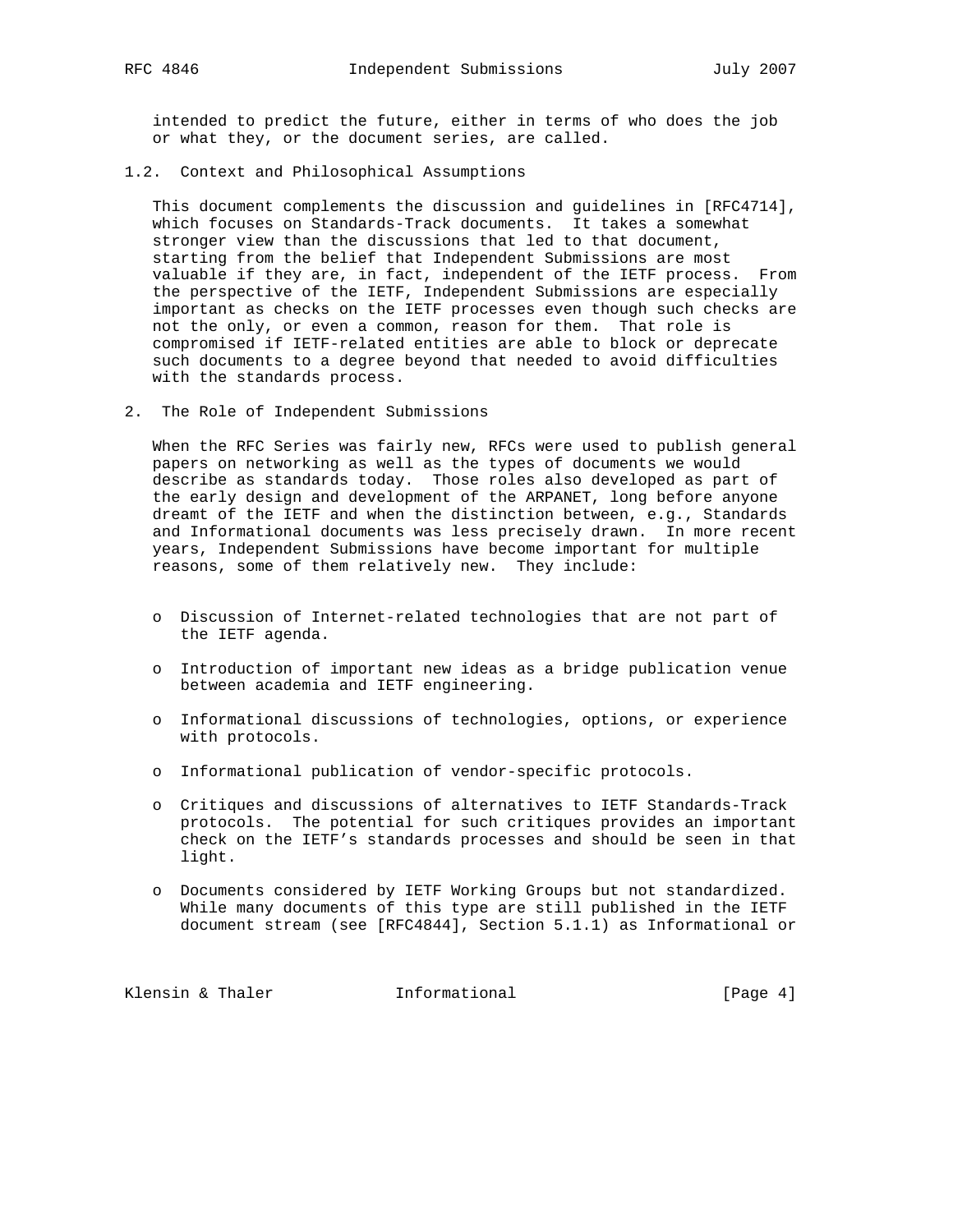Experimental RFCs, the Independent Submission path has traditionally been open to them as well. However, because of their intimate connection to the IETF Standards Process and WG activities and the consequent sensitivity to exact statements of relationships and to timing, there is reason to believe that such documents should normally be published via the IETF document stream. In any event, these documents are published for the historical record.

- o Satirical materials.
- o Meeting notes and reports (RFC 21 [RFC0021] is the earliest; RFC 1109 [RFC1109] is probably the most important).
- o Editorials (the best example is IEN 137 [IEN137], not an RFC).
- o Eulogies (RFC 2441 [RFC2441]).
- o Technical contributions (e.g., RFC 1810 [RFC1810]).
- o Historically, RFC Editor and, at least prior to the handoff between the Informational Sciences Institute (ISI) and the Internet Corporation for Assigned Names and Numbers (ICANN) and the June 2000 MOU [RFC2860], Internet Assigned Numbers Authority (IANA) Policy Statements (e.g., RFC 2223 [RFC2223] and RFC 1591 [RFC1591]).

 It should be clear from the list above that, to be effective, the review and approval process for Independent Submissions should be largely independent of the IETF. As an important principle that has been applied historically, the RFC Editor seeks advice from the IESG about possible relationships and conflicts with IETF work. Any submission that constitutes an alternative to, or is in conflict with, an IETF Standard or proposal for Standards-Track adoption must clearly indicate that relationship. The IESG may identify such conflicts as part of its review.

 The specific procedures to be followed in review are described in Section 4 and Section 5.

3. Document Submission

 Independent Submissions are submitted directly to the RFC Editor. They must first be posted as Internet-Drafts (I-Ds), so the submission is typically simply a note requesting that the RFC Editor consider a particular Internet-Draft for publication. The process is described in [RFC2223]. Further information can be found in the working draft of an update of that document [RFC2223BIS].

Klensin & Thaler **Informational** [Page 5]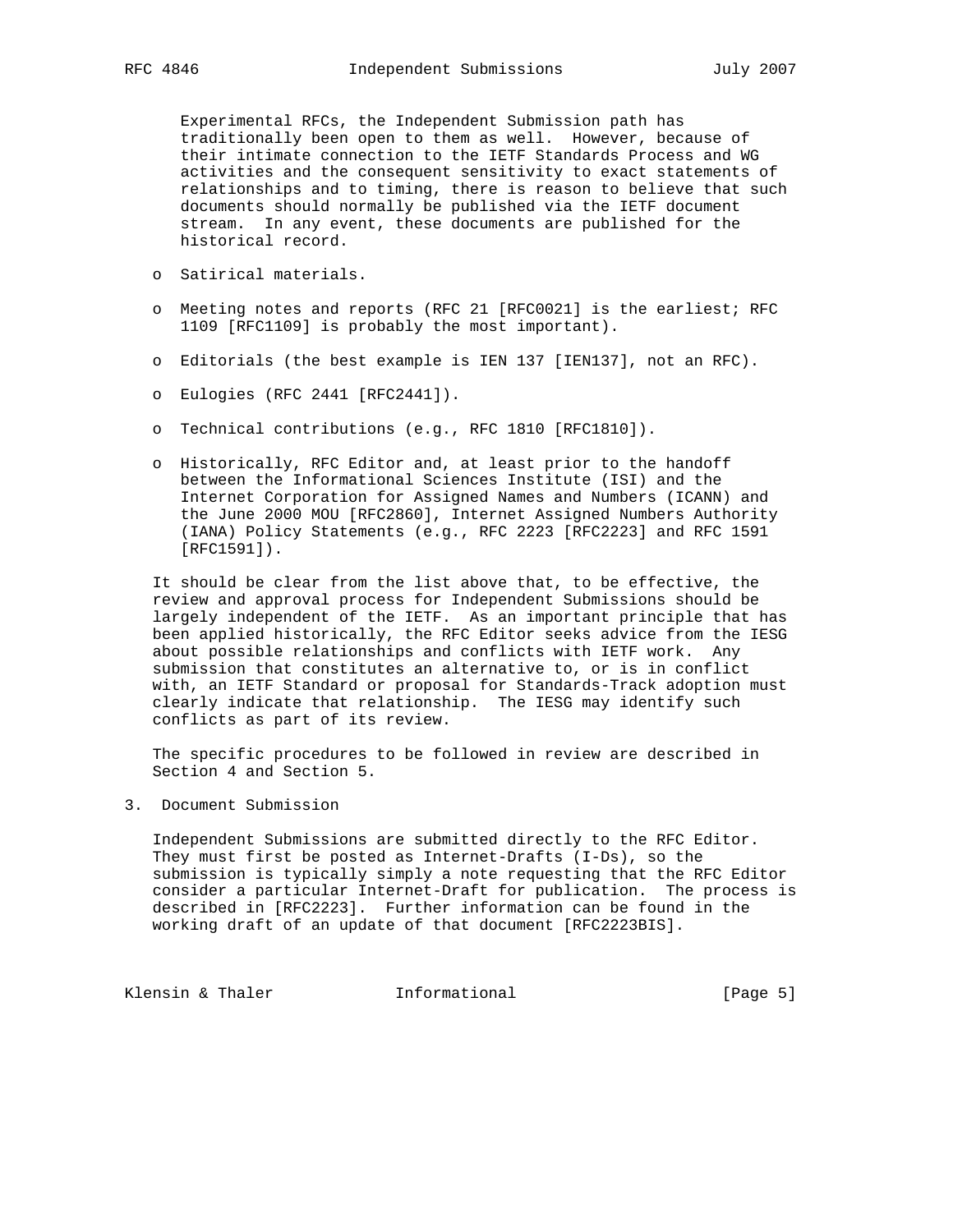Any document that meets the requirements of this specification, of [RFC2223] and its successors, and of any intellectual property or other conditions that may be established from time to time, may be submitted to the RFC Editor for consideration as an Independent Submission. However, the RFC Editor prefers that documents created through IETF processes (e.g., working group output) be considered by the IESG and submitted using this path only if a working group or the IESG declines to publish it. In the latter cases, the review process will be more efficient if the authors provide a history of consideration and reviews of the document at the time of submission.

4. The Review Process

 In general, the steps in the review process are identified in the subsections below. Any of them may be iterated and, at the discretion of the RFC Editor, steps after the first may be taken out of order. In addition, the IESG review, as discussed in Section 5, must take place before a final decision is made on whether to publish the document.

#### 4.1. Posting of Draft

 The author(s) or editor(s) of a document post it as an Internet- Draft.

# 4.2. Request for Publication

 After the normal opportunity for community review and feedback provided by the submission of the I-D and the I-D repository announcement thereof, the author or editor sends a request for consideration for publication to the RFC Editor at rfc-editor@rfc-editor.org. That request should note any community discussion or reviews of the document that have occurred before submission, as well as the desired document category (Informational or Experimental, as discussed in RFC 2026 [RFC2026], Section 4.2).

 If the document requires any IANA allocations, authors should take care to check the assignment policy for the relevant namespace, since some assignment policies (e.g., "IETF Consensus") cannot be used by Independent Submissions. See RFC 2434 [RFC2434] for more information.

## 4.3. Initial RFC Editor Review

 RFC Editor staff performs an initial check on the document to determine whether there are obvious issues or problems and to decide on the sequencing of other steps.

Klensin & Thaler **Informational** [Page 6]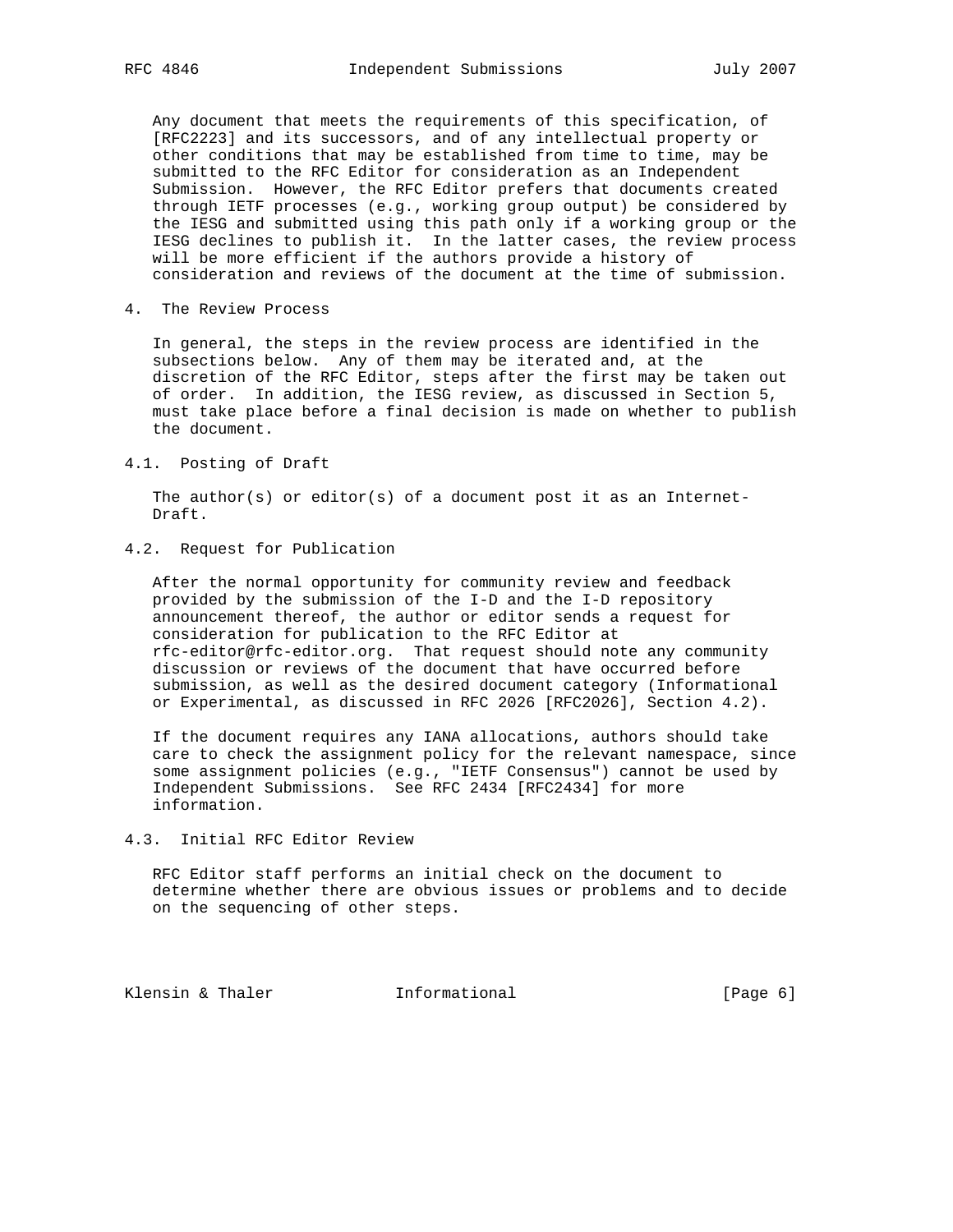At any time during the process, the RFC Editor may make general and/or specific suggestions to the author on how to improve the editorial quality of the document and note any specific violations of the rules. The author will be expected to make the suggested updates, submit a new version, and inform the RFC Editor. This may be repeated as often as necessary to obtain an acceptable editorial quality.

### 4.4. Review and Evaluation

 The RFC Editor arranges for one or more reviews of the document. This may include Editorial Board (see Section 6) reviews or reviews by others. Unsolicited reviews from parties independent of the author are welcome at any time.

 At minimum, the author of every document shall receive a written summary of the review(s). Reviewer anonymity is discussed in Section 7. The RFC Editor may also share reviews with the Editorial Board.

 An author rebuttal to some aspect of a review, followed by a healthy technical dialog among the author and the reviewer(s), is fully appropriate. Consensus followed by document revision is the desired outcome.

 The RFC Editor is expected to consider all competent reviews carefully, and in the absence of some unusual circumstance, a preponderance of favorable reviews should lead to publication.

# 4.5. Additional Reviews

If the author is dissatisfied with one or more review(s), the author may request that the RFC Editor solicit additional reviews. In exceptional circumstances, the author may request that the IAB review the document. Such requests to the IAB, and any reviews the IAB chooses to perform, will occur according to procedures of the IAB's choosing. The IAB is not required to initiate a review or comply with a request for one: a request to the IAB for a review is not an appeal process.

### 4.6. Document Rejection

 If any stage of the review process just described leads to the conclusion that the document is not publishable, the RFC Editor may reject the document. Such rejection would normally be based on the conclusion that the submission does not meet the technical or editorial standards of the RFC Series or is not relevant to the areas that the series covers.

Klensin & Thaler **Informational** [Page 7]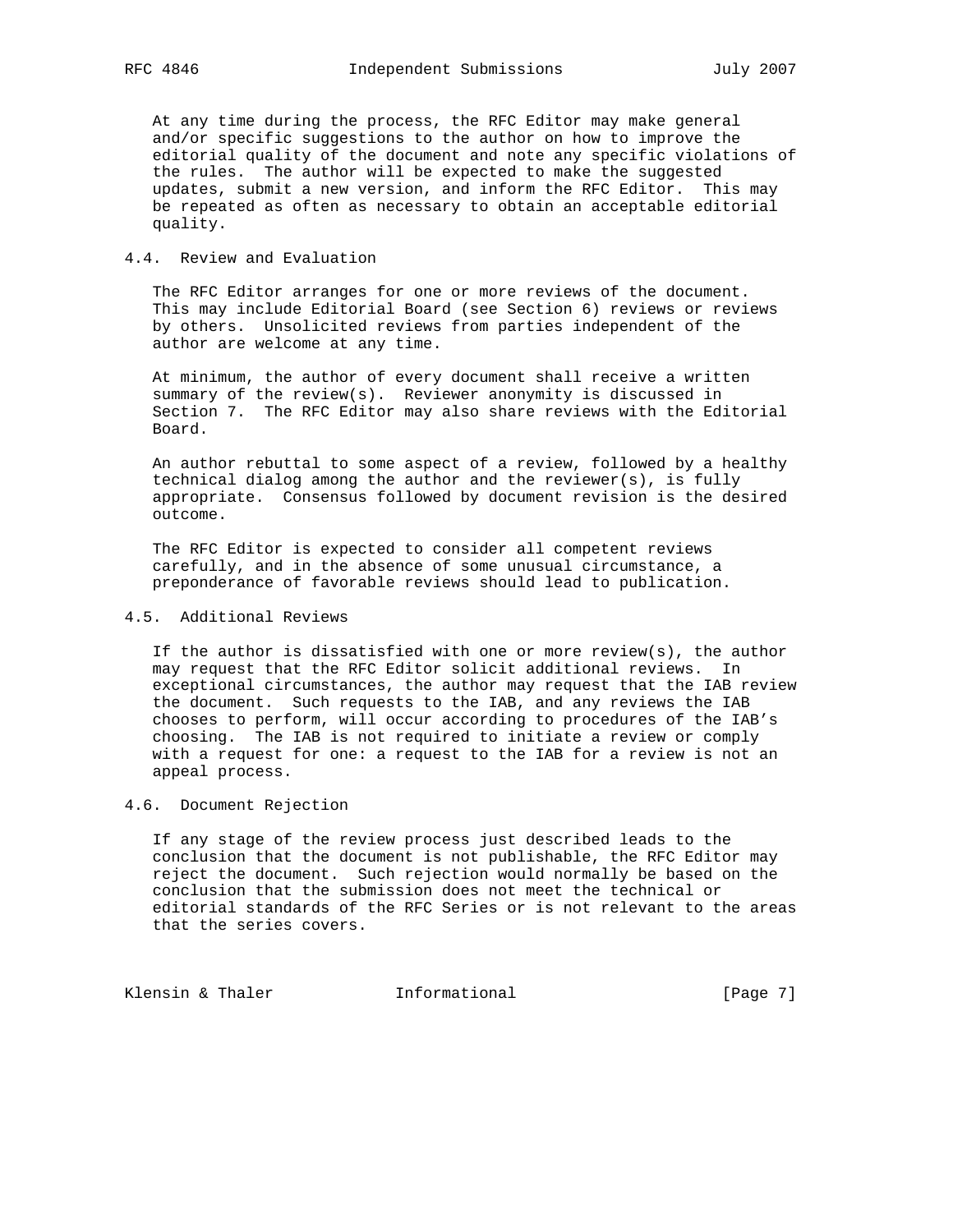If a document is rejected by the RFC Editor, the author may request an additional review from the IAB, as described below, but the IAB is not obligated to perform that review, nor is the RFC Editor obligated to publish it, even with a favorable IAB review.

### 4.7. Final Decision and Notification

 In all cases, the ultimate decision to publish or not publish, and with what text, rests with the RFC Editor.

 The RFC Editor will communicate the final decision to the author and the Editorial Board. For a rejection, there will be a summary of the reason(s) for the action.

 Information about any IESG-requested publication delay or request to not publish a document will be posted to the RFC Editor Web site to supplement document status information.

4.8. Final Editing and Publication

 Once a document is approved for publication, it is handled in a fashion similar to other RFCs, with principles about priorities worked out with the IAB as appropriate.

5. Formal IESG Review

 At an appropriate time in the review process, normally after the RFC Editor has made a tentative decision to publish, the document is forwarded to the IESG for evaluation with a relatively short timeout. If the nature of the document persuades the RFC Editor or the IESG that the interests of the community or efficiency in the publication process would be better served by a different schedule, then that schedule should be followed. For example, if it appears to the RFC Editor that it is likely that the IESG will wish to take the document over and assign it to a working group, it may be better to ask for the IESG review prior to incurring the delays associated with other reviews or significant editorial work.

 The IESG evaluation is not a technical one. Instead, it covers the issues listed in RFC 3932 [RFC3932] or its successors, presumably from the perspective outlined above in Section 1.2. That is, the evaluation should focus exclusively on conflicts or confusion with IETF process and attempts to subvert ("end run") working group activities.

 At the time the document is forwarded to the IESG, the RFC Editor posts an indication on its Web site that the document is under IESG review and that comments on conflicts can be sent to the IESG with

Klensin & Thaler **Informational** [Page 8]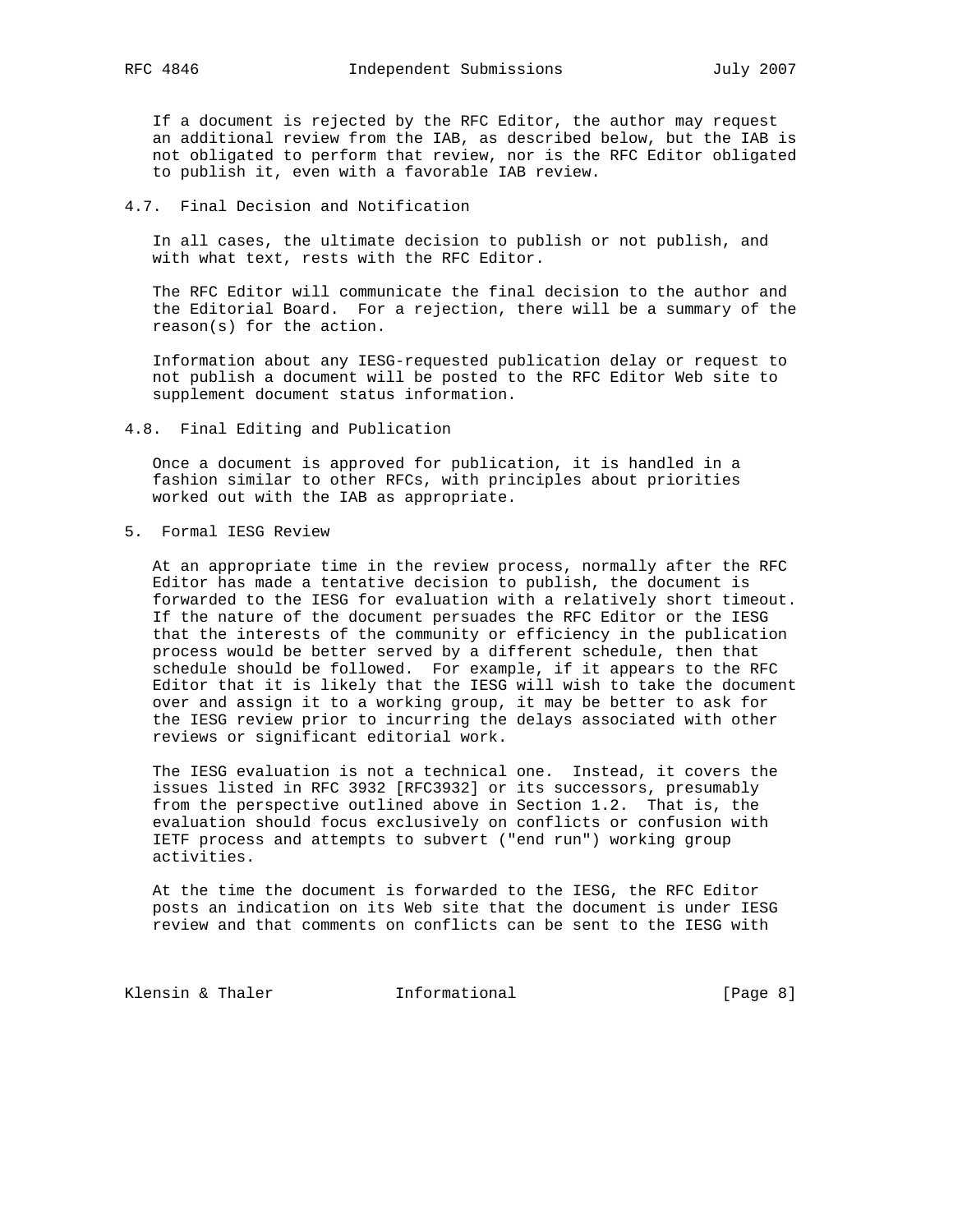copies to the RFC Editor. Additional mechanisms may be developed from time to time to inform a community that a document is entering formal prepublication review. Comments not directly related to IETF procedures or conflicts may be sent directly to the author(s) and RFC Editor.

 In addition to the IESG review for conflict with IETF work, individuals in the IESG or in the broader IETF community are free to review a draft and, if they have comments of any kind --including the extreme case of believing that the proposal is damaging to the Internet as a whole-- these comments should be directed to the author(s) and the RFC Editor.

 If the IESG, after completing its review, identifies issues, it may recommend explanatory or qualifying text for the RFC Editor to include in the document if it is published.

 If the IESG concludes that publication of the document should be delayed for a reasonable period of time because its untimely publication could cause confusion or other harm with proposals under consideration for standardization, the RFC Editor will grant that request. The current agreement between the RFC Editor and the IESG on requested delays is expected to continue. That agreement permits the IESG to ask for a delay of up to six months and, if necessary, to renew that request twice, for a total possible delay of 18 months.

 If the IESG concludes that the document should not be published as an RFC, it will request that the RFC Editor not publish and provide appropriate justification for that request. The RFC Editor will consider the request to not publish the document.

 The RFC Editor or the author may request that the IAB review the IESG's request to delay or not publish the document and request that the IAB provide an additional opinion. Such a request will be made public via the RFC Editor Web site. As with the IESG review itself, the IAB's opinion, if any, will be advisory. And, as with author requests for an IAB technical review (see Section 4.5), the IAB is not obligated to perform this type of review and may decline the request.

6. The Editorial Review Board

 The RFC Editor appoints and maintains the Editorial Review Board, which, much like the editorial boards of professional journals and publishers, provides the RFC Editor with both advice and reviews of particular proposed publications and general and strategic policy advice. The membership list of the Editorial Review Board is public and can be found at http://www.rfc-editor.org/edboard.html.

Klensin & Thaler **Informational** [Page 9]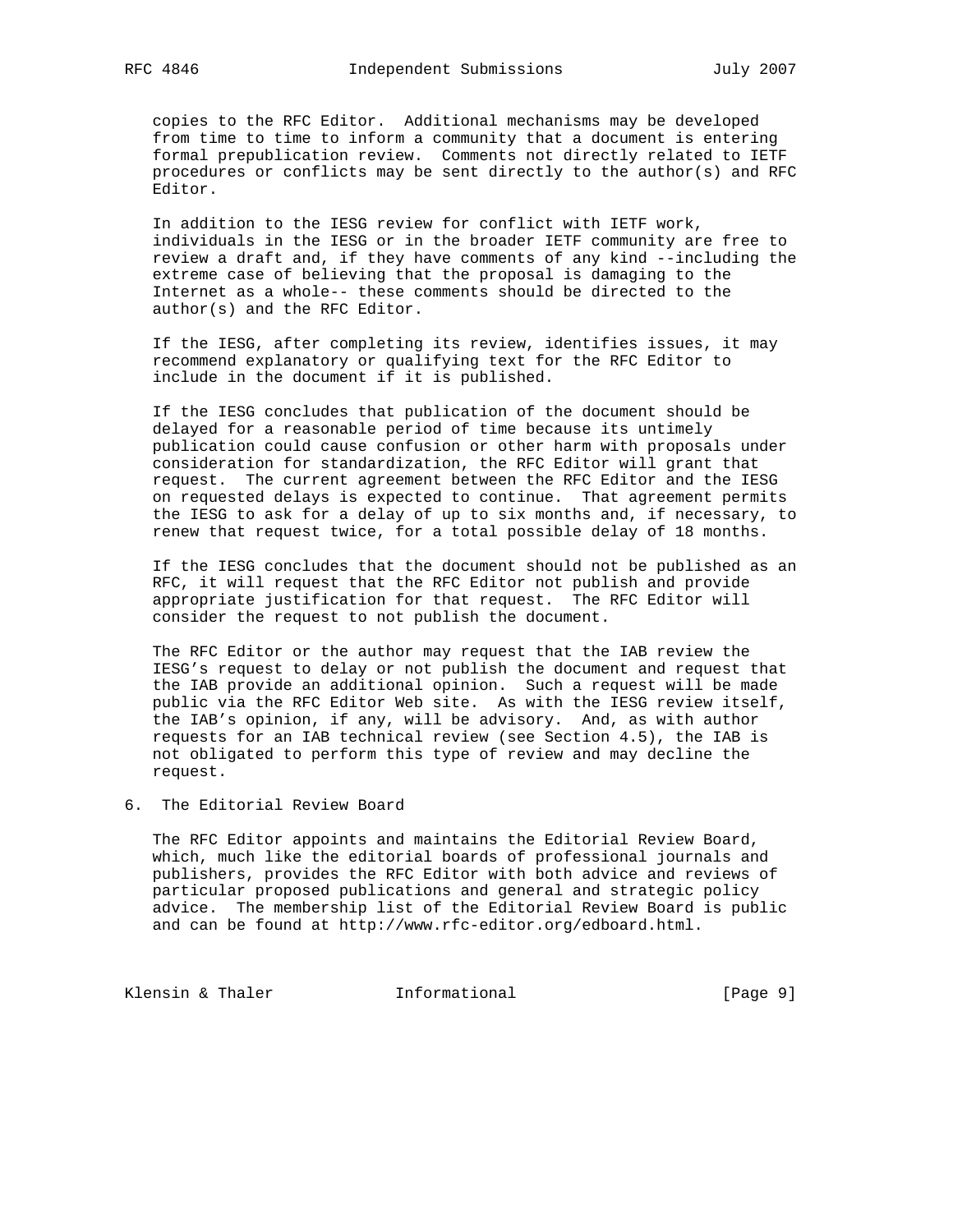Editorial Board members serve at the pleasure of the RFC Editor. From time to time, the RFC Editor will solicit suggestions for new appointees from the IAB and other sources and will seek IAB comments on those to be appointed. The RFC Editor will also solicit IAB comments on the effectiveness of the review process and the quality of documents being published and criteria applied. However, to ensure the independence of the Independent Submission process, the final decision to appoint (or not appoint) Editorial Board members rests with the RFC Editor.

7. Status and Availability of Reviews

 The RFC Editor will conduct the reviews discussed above with the intent of balancing fairness to authors, transparency of the review process to the general community, protection of reviewers from possible retaliation or undue pressure, and the interest of the community in having any significant dissents from published documents available to the community with the same degree of scrutiny that the original documents received. To this end, reviews and information about reviewers will be made public under the following circumstances. In special cases in which other considerations apply, the RFC Editor may adopt special provisions after reviewing the circumstances and proposed action with the IAB.

 Any reviewer participating in the process outlined in this document does so on the condition of giving consent to handling of the reviews as outlined in this section. In special cases, individual arrangements may be worked out in advance with the RFC Editor.

 As described in Section 4.4, all reviews will be shared with the document authors (with possible editing to remove any extreme language). The names of the reviewers will normally accompany these reviews, but reviewers will be granted anonymity upon request to the RFC Editor. The RFC Editor will in any case forward any author rebuttal messages to the reviewer.

 Nothing in this section or the subsections below precludes private communications between reviewers, the Editorial Board, and the RFC Editor; such communications will remain confidential.

### 7.1. Posted Reviews

 Once a final accept or reject decision has been made on a document, the RFC Editor may choose to post the full set of reviews (and author rebuttals, if any) associated with a document, if doing so would be in the best interest of the community. The author may request earlier posting of reviews and rebuttals, to inspire additional unsolicited reviews, for example. The names of the reviewers will

Klensin & Thaler **Informational** [Page 10]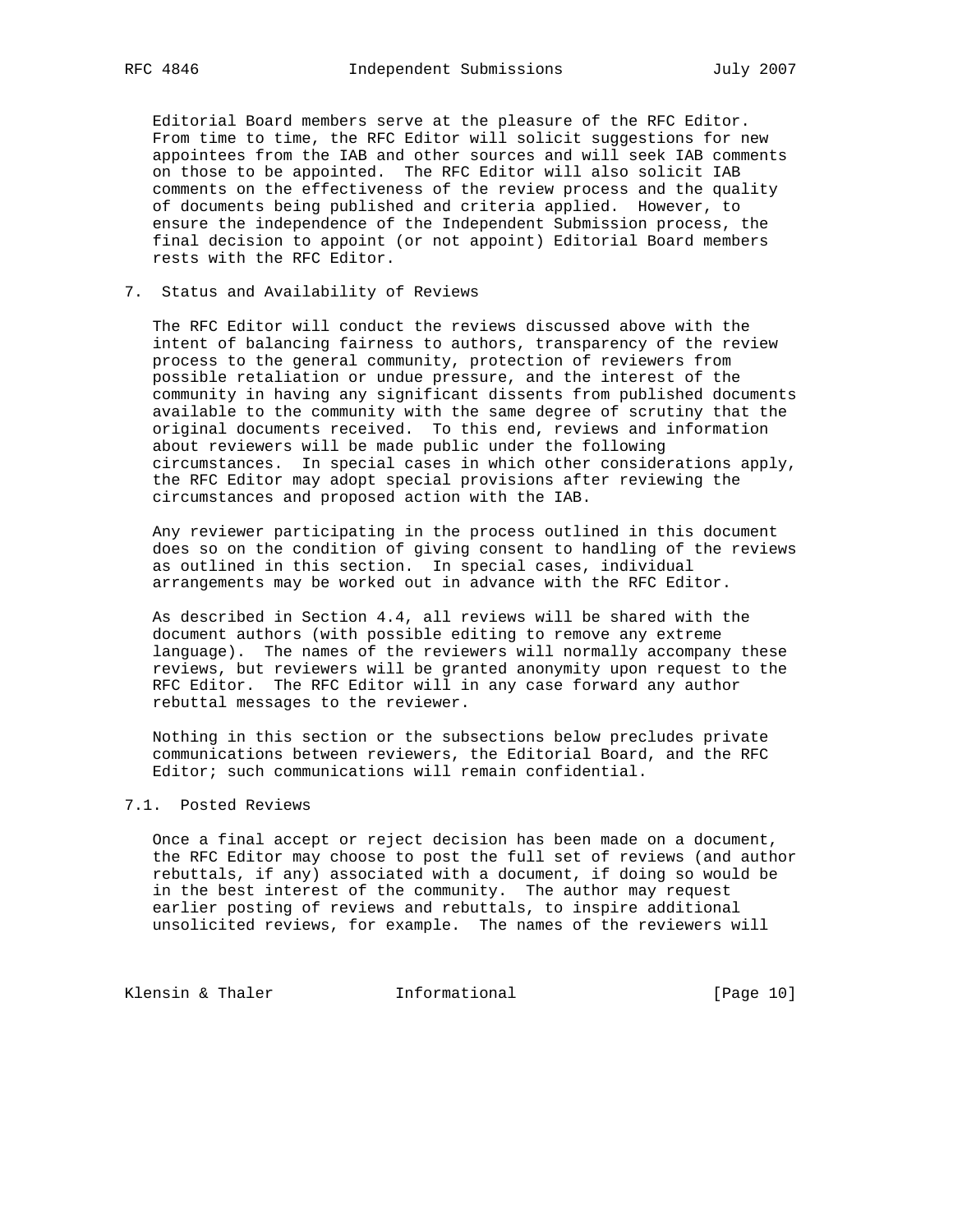accompany their reviews, except for a reviewer who requested anonymity.

 The author will be notified in advance of the intent to post the final reviews. The author may then request that the document be withdrawn and the reviews kept private. However, such an author request must be timely, generally within 14 days of the notification of intent to post.

7.2. Rejected Documents

 If the RFC Editor rejects a document, the author has the following options for recourse.

- o Request one or more additional reviews (Section 4.5) followed by a reconsideration.
- o Request an IAB review (Section 4.5, Section 4.6) followed by a reconsideration.
- o Request that the reviews be published on the RFC Editor Web site.
- 7.3. Documents Approved for Publication

 In considering whether to make review materials public for documents accepted for publication, the RFC Editor is expected to note that the best way to comment on or dissent from an RFC is generally another RFC; that reviews critical of a document are not themselves reviewed; that the review and refutation process is necessarily fragmentary; and that a reviewer who feels strongly about a subject about which a review has already been written often would not need to do significant additional work to produce an RFC-format document from that review.

8. Intellectual Property Rights

 The following material was extracted from the relevant sections of BCP 78 [RFC3978] [RFC4748] in order to get all Independent Submission information for technical publications produced under the auspices of the IETF, the IETF Administrative Support Activity (IASA) or the IETF Trust, or the Internet Society (ISOC) into a single place and to initialize the process of separating discussions of Independent Submissions from those about Standards-Track or other IETF documents. Note that the text that follows uses the term "RFC Editor Contribution" to describe the same type of document referred to as an "Independent Submission" elsewhere in this document. The RFC Editor

Klensin & Thaler **Informational** [Page 11]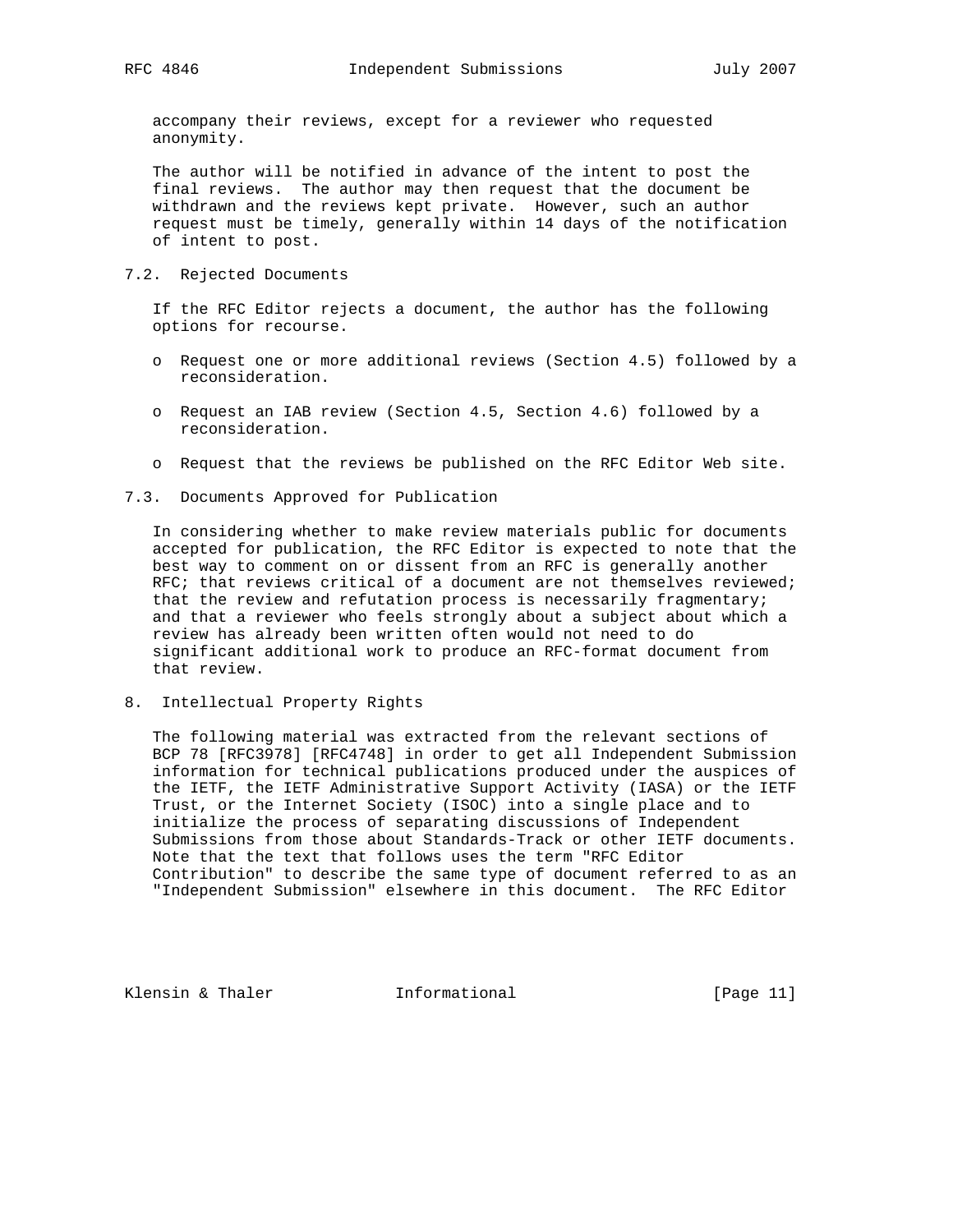may change these provisions from time to time after obtaining the advice and consent of the IETF Trust in the RFC Editor's capacity as the formal publisher of RFCs.

 By submission of an RFC Editor Contribution, each person actually submitting the RFC Editor Contribution, and each named co- Contributor, is deemed to agree to the following terms and conditions, and to grant the following rights, on his or her own behalf and on behalf of the organization the Contributor represents or is sponsored by (if any) when submitting the RFC Editor Contribution.

- a. For Internet-Drafts that are expected to be submitted as RFC Editor Contributions: To the extent that an RFC Editor Contribution or any portion thereof is protected by copyright and other rights of authorship, the Contributor, and each named co- Contributor, and the organization he or she represents or is sponsored by (if any) grant an irrevocable, non-exclusive, royalty-free, world-wide right and license to the IETF Trust and the IETF under all intellectual property rights in the RFC Editor Contribution for at least the life of the Internet-Draft, to copy, publish, display, and distribute the RFC Editor Contribution as an Internet-Draft.
- b. For an RFC Editor Contribution submitted for publication as an RFC, and to the extent described above, the Contributor, each named co-Contributor, and the organizations represented above grant the same license to those organizations and to the community as a whole to copy, publish, display, and distribute the RFC Editor Contribution irrevocably and in perpetuity and, also irrevocably and in perpetuity, grant the rights listed below to those organizations and entities and to the community:
	- A. to prepare or allow the preparation of translations of the RFC into languages other than English,
	- B. unless explicitly disallowed in the notices contained in an RFC Editor Contribution, to prepare derivative works (other than translations) that are based on or incorporate all or part of the RFC Editor Contribution, or comment upon it. The license to such derivative works shall not grant the IETF Trust, the IETF, or other party preparing a derivative work any more rights than the license to the original RFC Editor Contribution, and
	- C. to reproduce any trademarks, service marks, or trade names that are included in the RFC Editor Contribution solely in connection with the reproduction, distribution, or

Klensin & Thaler **Informational** [Page 12]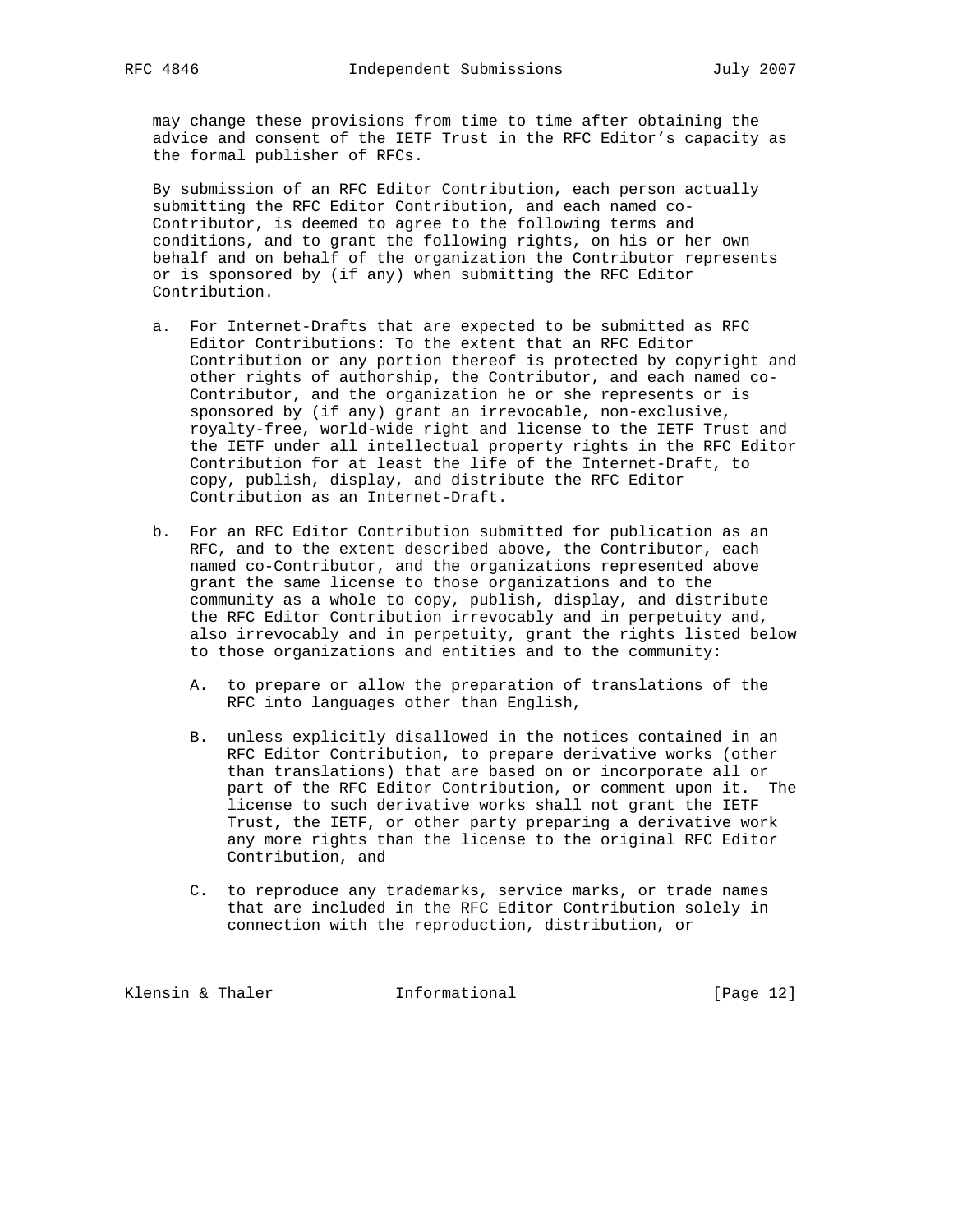publication of the RFC Editor Contribution and derivative works thereof as permitted by this paragraph. Any entity reproducing RFC Editor Contributions will, as a condition of permission of such reproduction, preserve trademark and service mark identifiers used by the Contributor of the RFC Editor Contribution, including (TM) and (R) where appropriate.

- D. The Contributor grants the IETF Trust and the IETF, permission to reference the name(s) and address(es) of the Contributor(s) and of the organization(s) s/he represents or is sponsored by (if any).
- 9. Security Considerations

 This document specifies an RFC Editor (and, indirectly, IETF) administrative and publication procedure. It has no specific security implications.

10. Acknowledgments

 Special thanks are due to Bob Hinden and Craig Partridge, who made several suggestions for improved text in earlier versions of this document, and to Stewart Bryant, Scott Bradner, Brian Carpenter, Vint Cerf, Leslie Daigle, and Olaf Kolkman, who made a number of useful suggestions about the organization and content of subsequent versions. We also express our appreciation to the IETF and Scott Bradner, Editor, for the material extracted from BCP 78 [RFC3978] and used in Section 8.

- 11. References
- 11.1. Normative References
	- [RFC2026] Bradner, S., "The Internet Standards Process -- Revision 3", BCP 9, RFC 2026, October 1996.
	- [RFC2223] Postel, J. and J. Reynolds, "Instructions to RFC Authors", RFC 2223, October 1997.
	- [RFC3932] Alvestrand, H., "The IESG and RFC Editor Documents: Procedures", BCP 92, RFC 3932, October 2004.
	- [RFC3978] Bradner, S., "IETF Rights in Contributions", BCP 78, RFC 3978, March 2005.
	- [RFC4748] Bradner, S., "RFC 3978 Update to Recognize the IETF Trust", BCP 78, RFC 4748, October 2006.

Klensin & Thaler **Informational** [Page 13]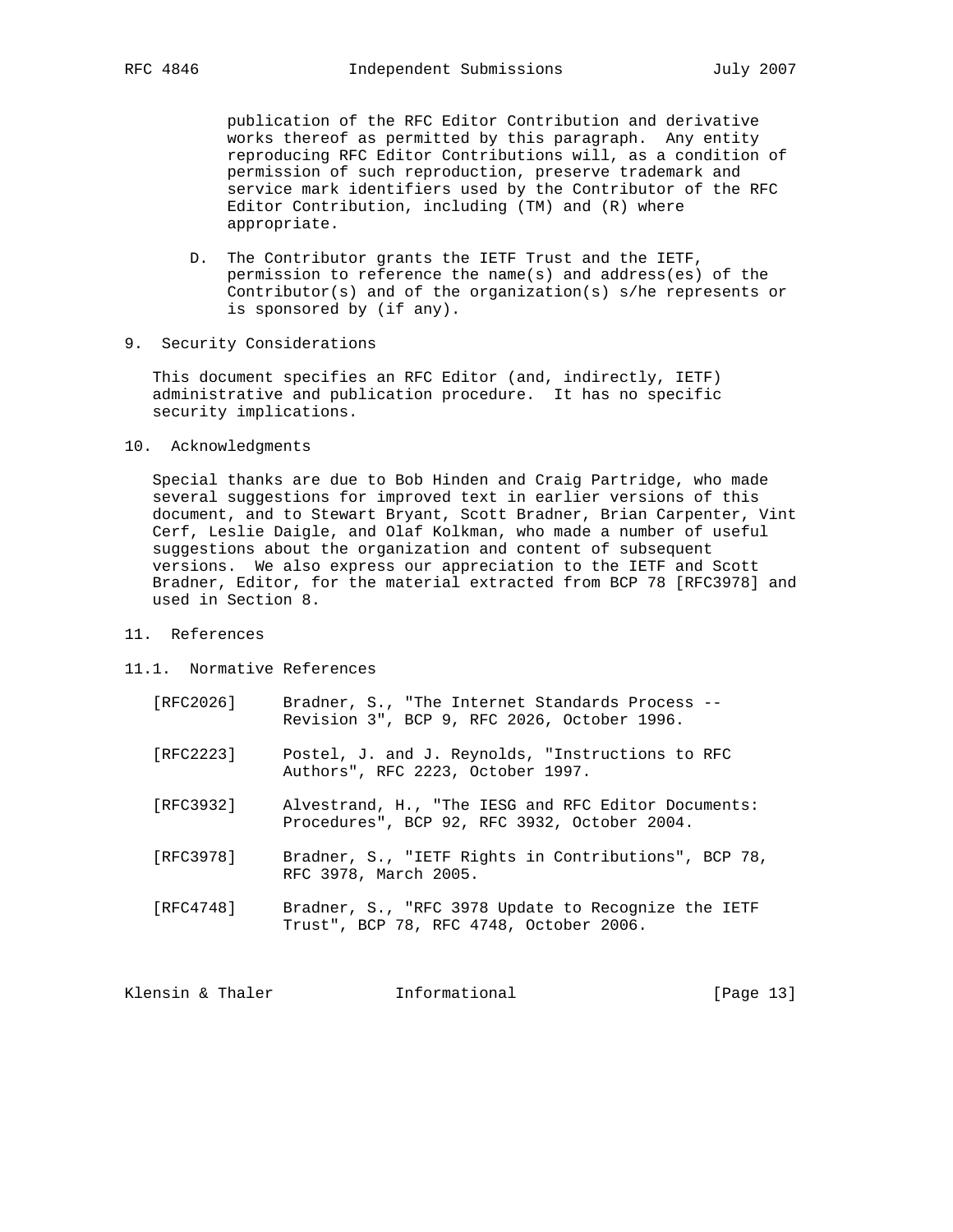# 11.2. Informative References

| [IEN137] | Cohen, D., "On Holy Wars and a Plea for Peace",                       |
|----------|-----------------------------------------------------------------------|
|          | IEN 137, April 1980,                                                  |
|          | <ftp: ftp.rfc-editor.org="" ien="" ien137.txt="" in-notes="">.</ftp:> |
|          |                                                                       |

- [RFC0021] Cerf, V., "Network meeting", RFC 21, October 1969.
- [RFC1109] Cerf, V., "Report of the second Ad Hoc Network Management Review Group", RFC 1109, August 1989.
- [RFC1591] Postel, J., "Domain Name System Structure and Delegation", RFC 1591, March 1994.
- [RFC1810] Touch, J., "Report on MD5 Performance", RFC 1810, June 1995.
- [RFC2223BIS] Reynolds, J., Ed. and R. Braden, Ed., "Instructions to Request for Comments (RFC) Authors", Work in Progress, August 2004.
- [RFC2434] Narten, T. and H. Alvestrand, "Guidelines for Writing an IANA Considerations Section in RFCs", BCP 26, RFC 2434, October 1998.
- [RFC2441] Cohen, D., "Working with Jon Tribute delivered at UCLA, October 30, 1998", RFC 2441, November 1998.
	- [RFC2555] Braden, R., Reynolds, J., Crocker, S., Cerf, V., Feinler, J., and C. Anderson, "30 Years of RFCs", RFC 2555, April 1999.
	- [RFC2860] Carpenter, B., Baker, F., and M. Roberts, "Memorandum of Understanding Concerning the Technical Work of the Internet Assigned Numbers Authority", RFC 2860, June 2000.
	- [RFC4714] Mankin, A. and S. Hayes, "Requirements for IETF Technical Publication Service", RFC 4714, October 2006.
	- [RFC4844] Daigle, L., Ed. and IAB, "The RFC Series and RFC Editor", RFC 4844, July 2007.

Klensin & Thaler **Informational** [Page 14]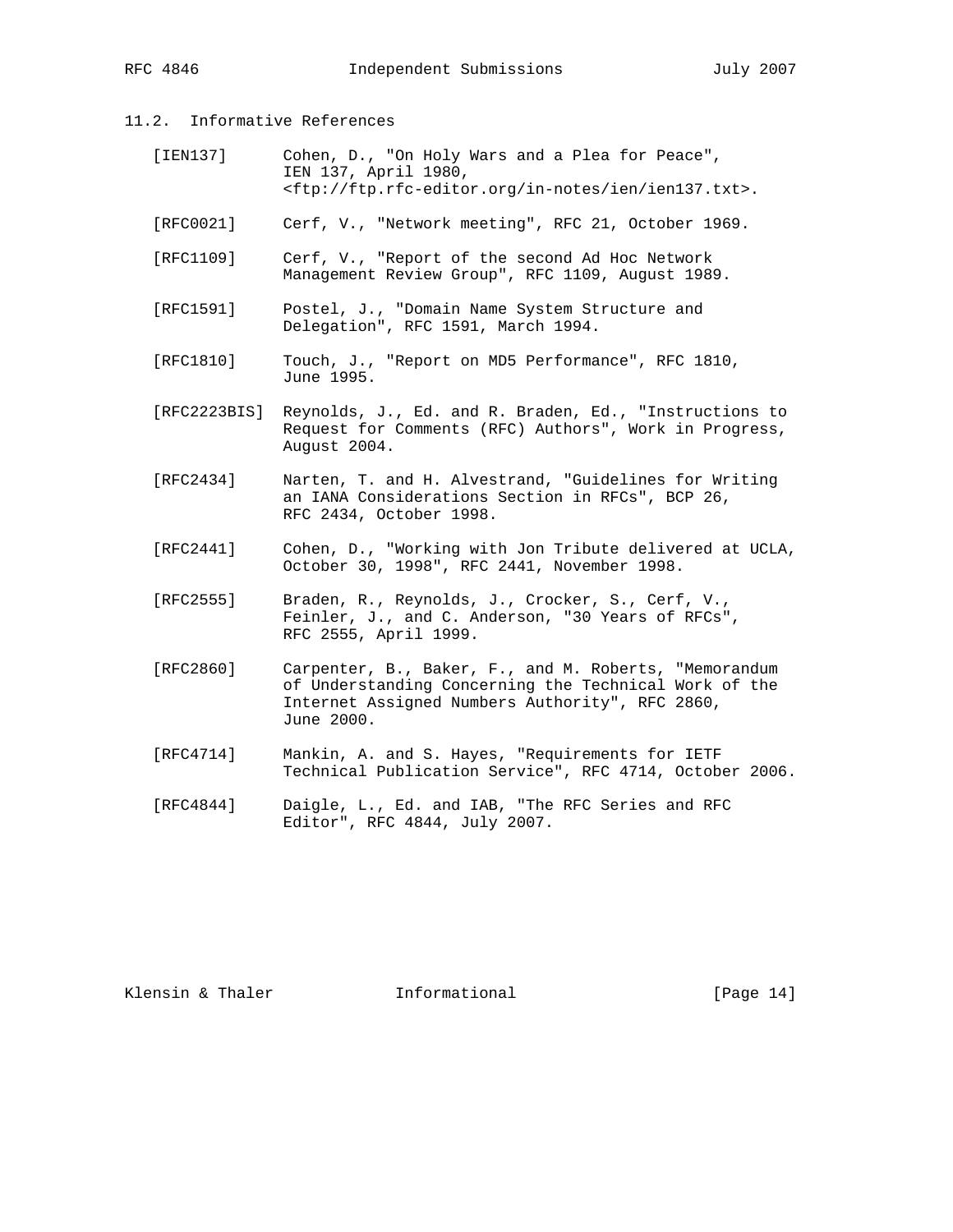Appendix A. IAB Members at the Time of Approval

 Bernard Aboba Loa Andersson Brian Carpenter Leslie Daigle Elwyn Davies Kevin Fall Olaf Kolkman Kurtis Lindqvist David Meyer David Oran Eric Rescorla Dave Thaler Lixia Zhang Authors' Addresses John C Klensin (editor) 1770 Massachusetts Ave, #322 Cambridge, MA 02140 USA Phone: +1 617 491 5735 EMail: john-ietf@jck.com

 Dave Thaler (editor) One Microsoft Way Redmond, WA 98052 USA

 Phone: +1 425 703 8835 EMail: dthaler@microsoft.com

Klensin & Thaler **Informational** [Page 15]